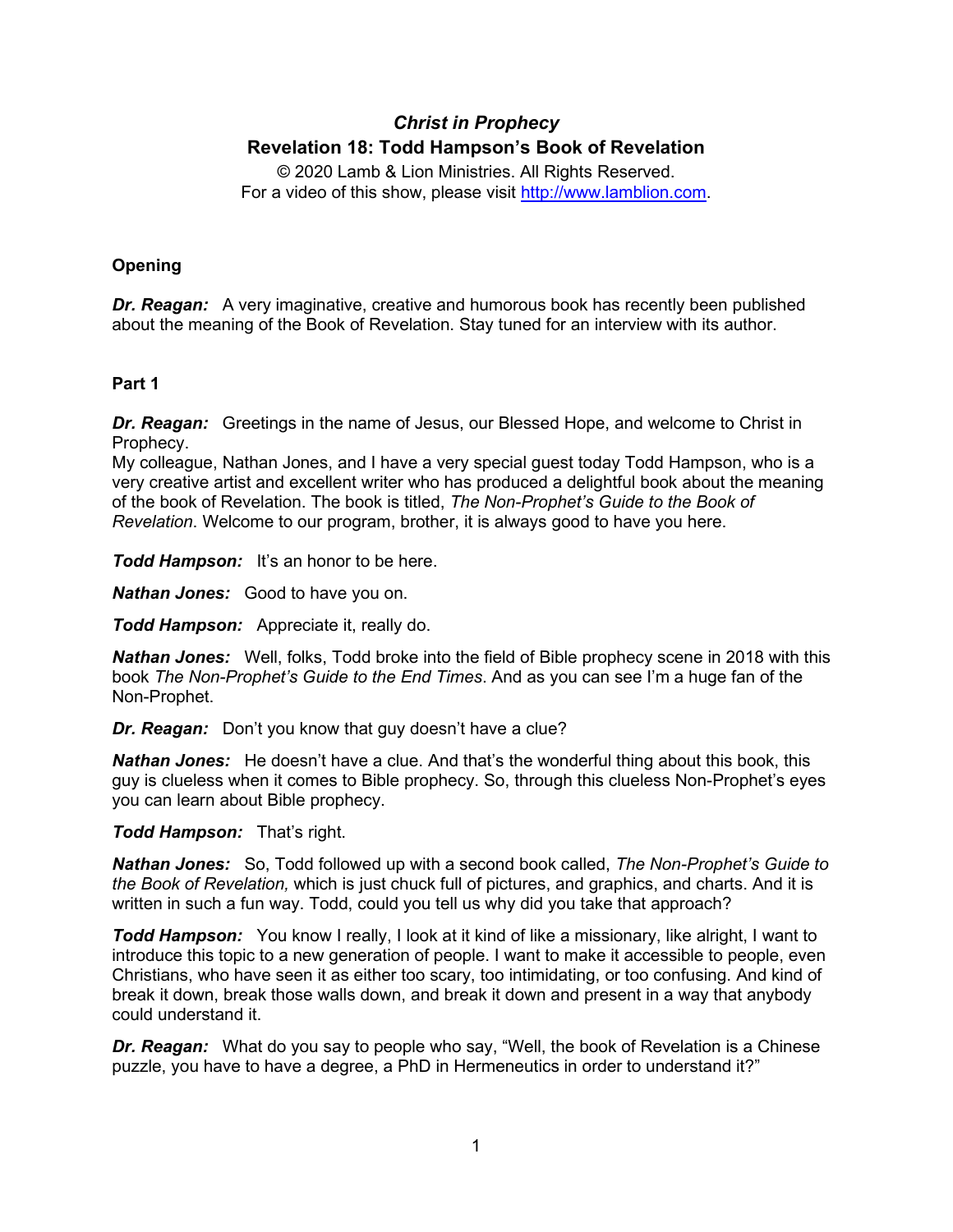*Todd Hampson:* Yeah. Well, first I try to relate with them a little bit and kind of acknowledge some of the reasons why that is. The fact that it hasn't been taught very much. And that the Enemy has done a great job of trying to confuse the matter. But then I point to a few simple things that show them, no, you can understand it. If I can understand it, you can understand it. I am the Non-Prophet. If I can understand it, trust me you can roll your sleeves up and do a little bit of work, you can figure it out.

*Nathan Jones:* Well, let's get into the book here. You have such unique titles. And you start one of your introductories, "The Full Picture of Jesus- Meek and Wild." What does that mean? Meek and Wild?

*Todd Hampson:* Well, you know we're all familiar with Jesus the meek, who laid down His life, and came the first time to die for our sins, or Jesus the baby in the manger scene. But most believers I talk to aren't really familiar with that Jesus that shows up in Revelation chapter 1.

*Nathan Jones:* What He's like?

*Todd Hampson:* He's got eyes burning of fire, and He really scares John, you know John is really. And He has a voice like of rushing waters. I mean all these powerful things. And then of course at the end of the book He comes back on a war horse, and we'll talk about that some more.

*Dr. Reagan:* And even some of the letters that he dictates to the churches are pretty rough.

*Todd Hampson:* Yeah, absolutely.

*Dr. Reagan:* Either get your act together or else.

*Todd Hampson:* Absolutely.

*Nathan Jones:* It's not the meek and mild Jesus. This is the meek and wild Jesus.

*Todd Hampson:* Meek and wild Jesus, that's right.

*Nathan Jones:* It's how He should be.

*Todd Hampson:* He's a man's man.

*Nathan Jones:* Yeah.

*Todd Hampson:* He's really a man's man. He is not that soft, gentile Jesus that you see on a lot of old paintings and stuff. He is a rugged warrior, in addition to our Savior who submitted Himself to the Lord for our sake.

*Dr. Reagan:* What do you say to those people who always are saying, "Well, I just stay clear of the book of Revelation because it is too scary?"

*Nathan Jones:* Yeah.

*Todd Hampson:* Well, I think they are missing out on a lot. I tell them, "Yes, there are some scary stuff in there, but the important thing is I believe we are raptured out of here before all of that."

*Dr. Reagan:* There is only good news for those who are believers.

*Todd Hampson:* Absolutely. We win in the end.

*Dr. Reagan:* Amen.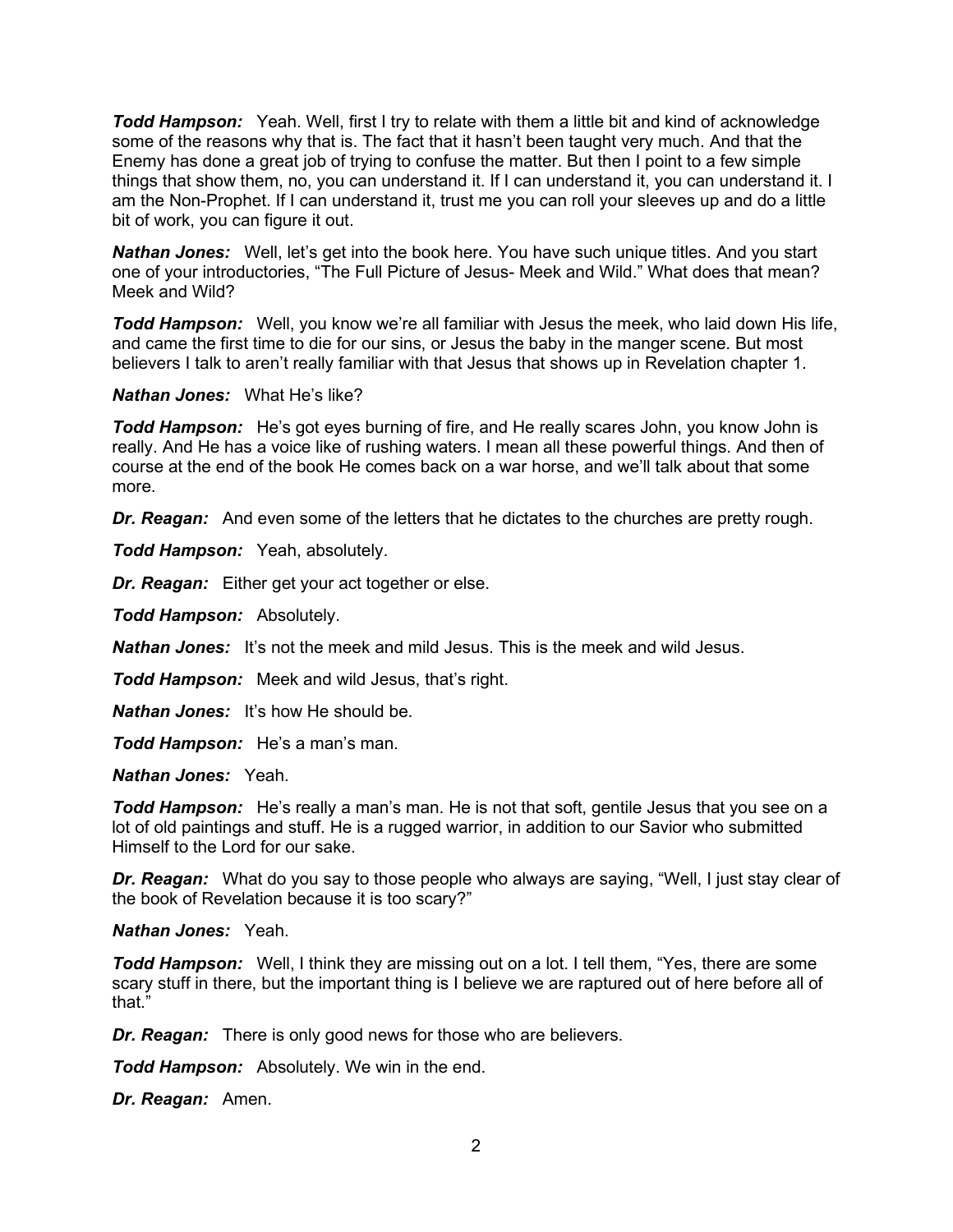*Todd Hampson:* It doesn't get any better than that.

*Nathan Jones:* Well, Dr. Reagan brought up about these letters to the churches, I guess that is chapter 3, "Seven Overlooked Letters Written to You." Can you explain the overlooked part, and why they were written to us? Weren't they written to these churches?

*Todd Hampson:* That's a good question. Well, if Revelation is the most overlooked book in the Bible I believe those two chapters are the most overlooked chapters in the Bible.

*Nathan Jones:* And that's what? Revelation?

*Todd Hampson:* Revelation 2 and 3.

*Nathan Jones:* Two and three.

*Todd Hampson:* Exactly, because people, you know if they do pick up the book of Revelation they kind of flip past that to get to the action scenes. You know they want to see the crazy stuff, the demonic locust and all the judgments and stuff. But, those seven letters, which were written to literal churches that John oversaw. But they're also kind of a way that we can evaluate ourselves. The church we go to. The church as a whole.

*Dr. Reagan:* You might find your church somewhere in those letters.

*Todd Hampson:* Absolutely, 100%. And it is a healthy evaluation card that you can evaluate yourself on. So, to me those are the most immediately relevant chapters in the book of Revelation for people today.

*Nathan Jones:* Because each of the churches have a characteristic that we can relate to, right?

*Todd Hampson:* Absolutely. Some of them He gives rebuke. Some of them He gives commendations. Some of them He gives both. And all of those are things that we can evaluate ourselves by.

*Dr. Reagan:* Well, your commentary on chapter 4 is titled, "Snatched Away." What in the world is that all about?

*Todd Hampson:* Well, really when you think about it, well I believe the opening verses, verses 1-2 in chapter 4 represent the Rapture. It has all the same symbolism of the Rapture that we read.

*Dr. Reagan:* When John is taken up to heaven.

*Todd Hampson:* He is taken up to heaven. He hears a trumpet. He says, "Come up here."

*Dr. Reagan:* A door opens.

*Todd Hampson:* A door is opened. From that point forward the candles that were on earth are now in the throne room of God. So, the symbolism supports it, everything supports it. But the reason I call it snatched away is because it really is like the most epoch special ops rescue in the history, in the history of time. It is like God rescues His people out of there like a special op would swoop in with a helicopter and snatch people out.

*Nathan Jones:* And you don't even see the Church throughout the rest of the book of Revelation, right?

*Todd Hampson:* Absolutely.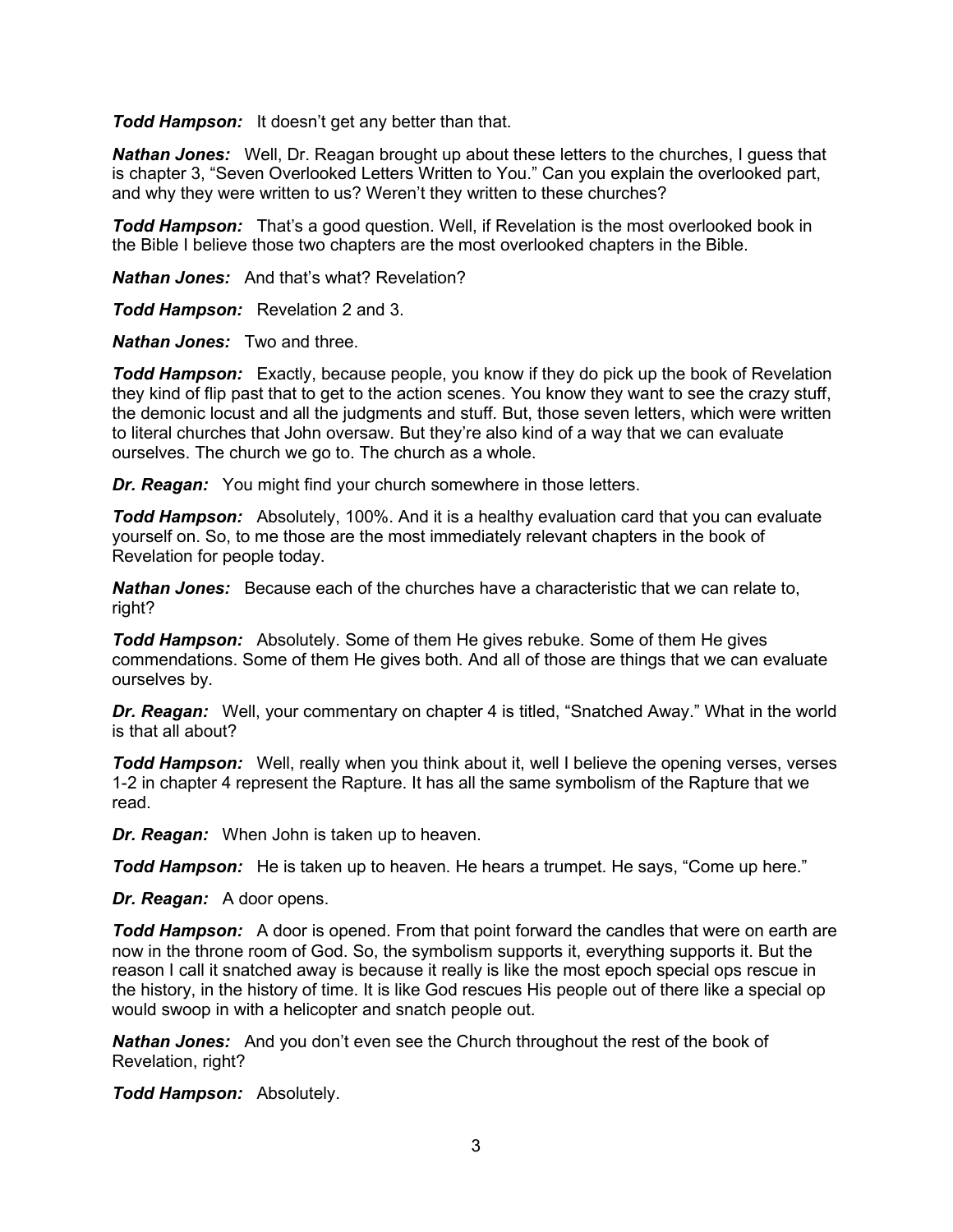*Nathan Jones:* Until?

*Dr. Reagan:* Until the end.

*Nathan Jones:* Until the end right.

*Todd Hampson:* Exactly. Exactly.

*Dr. Reagan:* But you hear about saints during the Tribulation. Who are they?

*Todd Hampson:* I personally believe that there are going to be millions, maybe billions of people who are saved after the Rapture, who are Tribulation Era Saints, they are not part of the Church. You know they missed that boat unfortunately.

*Dr. Reagan:* How can they be saved if the Church is not here?

*Nathan Jones:* Yeah.

*Todd Hampson:* Well, we see some strange characters; the two witnesses, 144,000 Jewish witnesses who are like 144,000--

*Dr. Reagan:* They are sealed right at the beginning.

*Todd Hampson:* They are sealed right at the beginning. And we have earth--we'll get into this I'm sure, but the angels who are preaching the Gospel. And of course, all the books and stuff that hopefully will be left behind people will pick up.

*Dr. Reagan:* There's also going to be millions of Bibles.

*Todd Hampson:* Absolutely.

**Dr. Reagan:** And I tell everybody to write right in the beginning the plan of salvation because people are not going to have time for in depth Bible studies.

*Todd Hampson:* Amen, that's a great idea. I mean, and even the people that we talk to. Right now, I'm thinking of five people who know where I stand, who know about these books, that have not received the Lord. But I can almost guarantee if the Rapture were to happen today, tomorrow they would be like, oh, Todd was right, I better study this and get myself right with God. I would rather have them there that way, then not at all. But I would hate for them to have to go through.

*Nathan Jones:* Amen. I think our ministries biggest impact will probably be after the Rapture as all the materials we left behind in print, and online.

*Todd Hampson:* That's powerful.

**Nathan Jones:** Will reach people for Christ. Well, you got in chapter 6, I saw the movie "Band" of Brothers" and I had to do a double take, it's not "Band of Brothers" it is "Brand of Brothers."

*Dr. Reagan:* Yeah, I read it as "Band of Brothers" at first.

*Nathan Jones:* Yeah, what is that?

*Todd Hampson:* You know, I guess that is my artist background. I try to trick people a little bit, or get creative and cute with the titles. But it really is, they are sealed or branded.

*Nathan Jones:* They who?

*Todd Hampson:* They are sealed.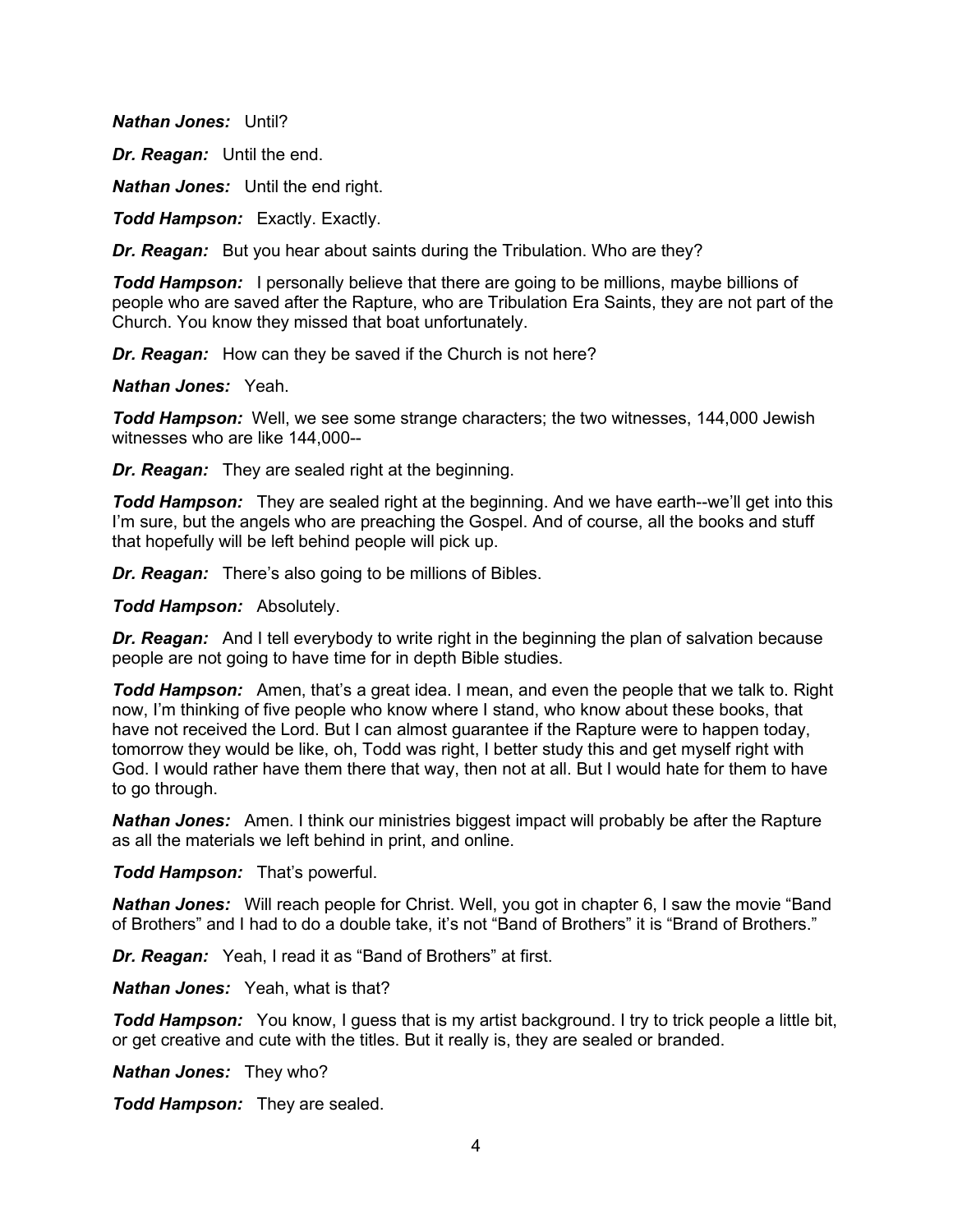*Nathan Jones:* Who are they?

*Todd Hampson:* Oh, the 144,000. I'm sorry.

*Nathan Jones:* Okay, that's what we're talking about.

*Todd Hampson:* Yeah, the 144,000. I call them 144,000 Jewish Billy Grahams or Apostle Pauls.

*Dr. Reagan:* That's right.

*Todd Hampson:* I mean they are going to be powerful evangelists, and they are sealed and protected.

*Nathan Jones:* They are sealed by an angel too, aren't they?

*Todd Hampson:* Sealed by an angel.

*Nathan Jones:* Oh, that's wild.

*Todd Hampson:* You should know about that with your recent book. Little plug there from me.

*Nathan Jones:* Thank you.

*Todd Hampson:* You're welcome. But, yeah, it is a powerful thing. And the reason I say brand is when you think of a brand, even if you are thinking of logo, but it really goes back to when people would brand their animals. And it's not the brand that makes them so special, it is the authority behind the brand, and that's why I called it brand of brothers.

*Nathan Jones:* Well, when the angel brands 144,000 Jewish evangelist do you think that everybody can see that mark on their head?

*Todd Hampson:* Yeah.

*Nathan Jones:* And what do you think that mark is?

*Todd Hampson:* I don't know. I haven't thought much about that. But I tend to think it will be a physical mark that people could see. And I think the enemy will try to hurt them and be frustrated when he can't.

*Nathan Jones:* They are unkillable.

#### *Todd Hampson:* Yeah.

*Dr. Reagan:* Many years ago, the number one Messianic Jew in the United States in terms of outreach and people knowing him was Zola Levitt. And I called Zola one day and I said, "What about those 144,000 Jews? What do you think they're going to do?" He said, "Man, they are going to be Billy Grahams. They are going to proclaim the Gospel all over the world." He said, "We are going to convert more people, those guys, more people during the Tribulation then you Gentiles have done in 2,000 years." I said, "Why do you say that?" He said, "Haven't you ever met a Jew?" I said, "Yes." He said, "Have you ever understood what kind of personality we have?"

*Todd Hampson:* Tenacious, right?

*Nathan Jones:* Tenacious is a good word.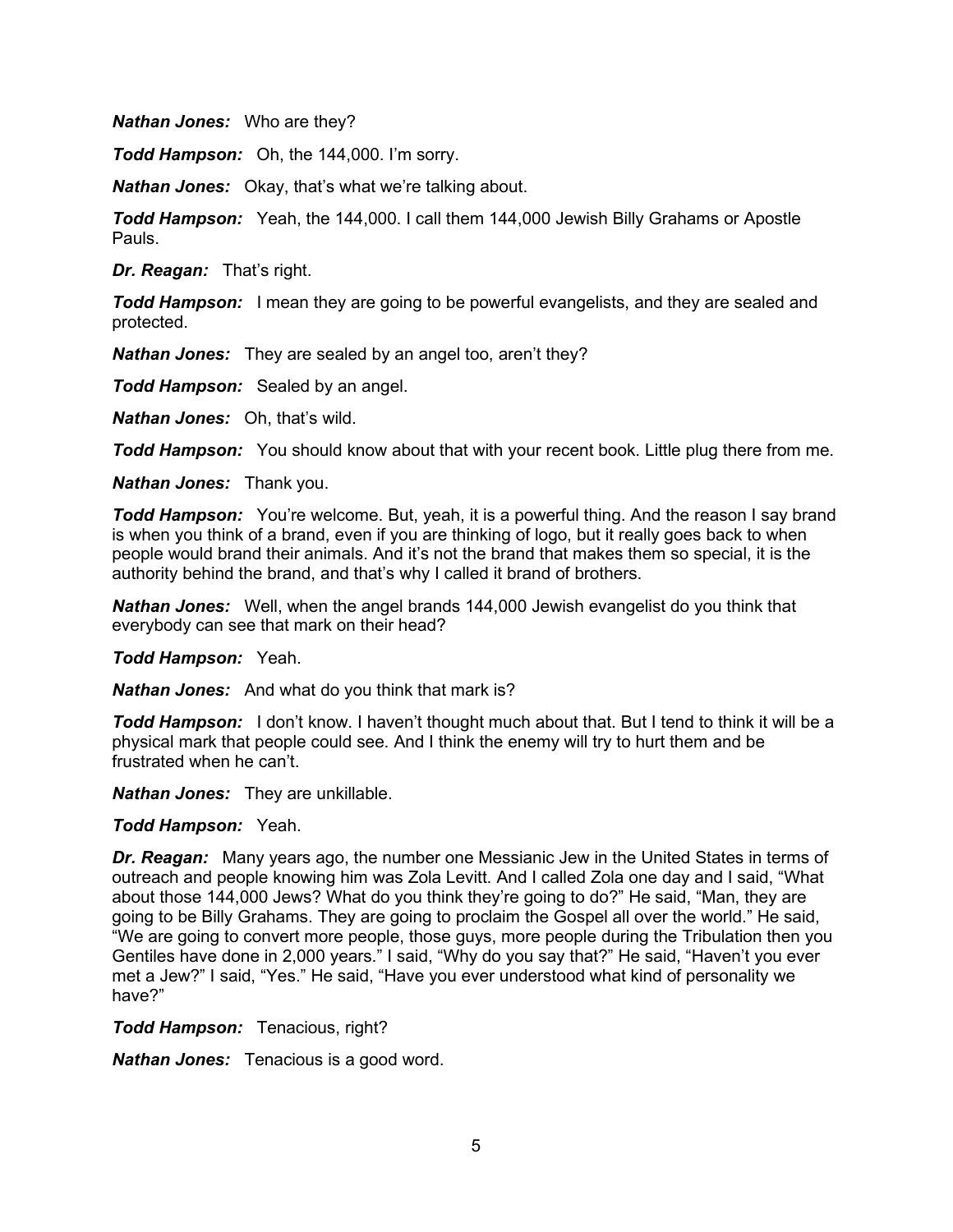*Dr. Reagan:* Yeah. He said, "We are the world's super salesmen." He said, "During that Tribulation we are going to push them up in the corner and hold them by the neck until they say Jesus."

*Todd Hampson:* That's a powerful statement because if you think about it obviously that's also going to be when the population, the world population, is bigger than it's ever been before. So, in that condensed period of time.

*Nathan Jones:* Speaking of world population, I'm sorry. Chapter 7 says, "The Paranormal Becomes the New Normal." This is a chapter that is a dark chapter, but it seems that the world population is going to turn to the paranormal, but also see the paranormal?

*Todd Hampson:* Yes.

*Nathan Jones:* Explain that if you would.

*Todd Hampson:* The judgments prior to that are more kind of God, I mean God is definitely involved, Jesus is opening the seals, so it is definitely the Tribulation.

*Nathan Jones:* The wrath of God.

*Todd Hampson:* The wrath of God. But it is almost like He's like, okay, you wanted a world government, you wanted to do all this stuff, have at it. And it is just complete chaos, and then of course you have some natural, supernatural events. But when you get to this point in the book the paranormal becomes the new normal in the sense that there's demonic angels. There are demonic armies.

*Nathan Jones:* We are talking about the Trumpet Judgments.

*Todd Hampson:* Trumpet Judgments, yes sir, yeah. So, that veil between the seen and the unsee realm is just like worn thin, and they kind of merge at that point.

*Nathan Jones:* What are these demons like? Because you draw them. And I was very interested in seeing how you would draw. He's got real pictures in here that he drew of what your interpretation of them would be.

*Todd Hampson:* Yeah, I didn't want to make them 100% accurate since it is a cartoon, I tried to cartoonize it a little bit. But I wanted to at least take a crack at it based on the biblical description what they would look like.

*Nathan Jones:* Yeah, the locusts are wild to try to explain.

*Todd Hampson:* Yeah, they really are. And poor John when he tried to explain them he kept saying, "It's like this. It's like that." You know he was trying to describe stuff he had never seen before.

*Dr. Reagan:* What would you say to somebody would be the key to understanding the book of Revelation?

*Todd Hampson:* You know I think for me personally what really unlocked it for me, and this is what I share with people is, it's literal future revelation. You interpret it literally, just like you do the rest of scripture. Not that there's not symbolism. Not that there's not allegory.

*Dr. Reagan:* But even symbols have a literal meaning.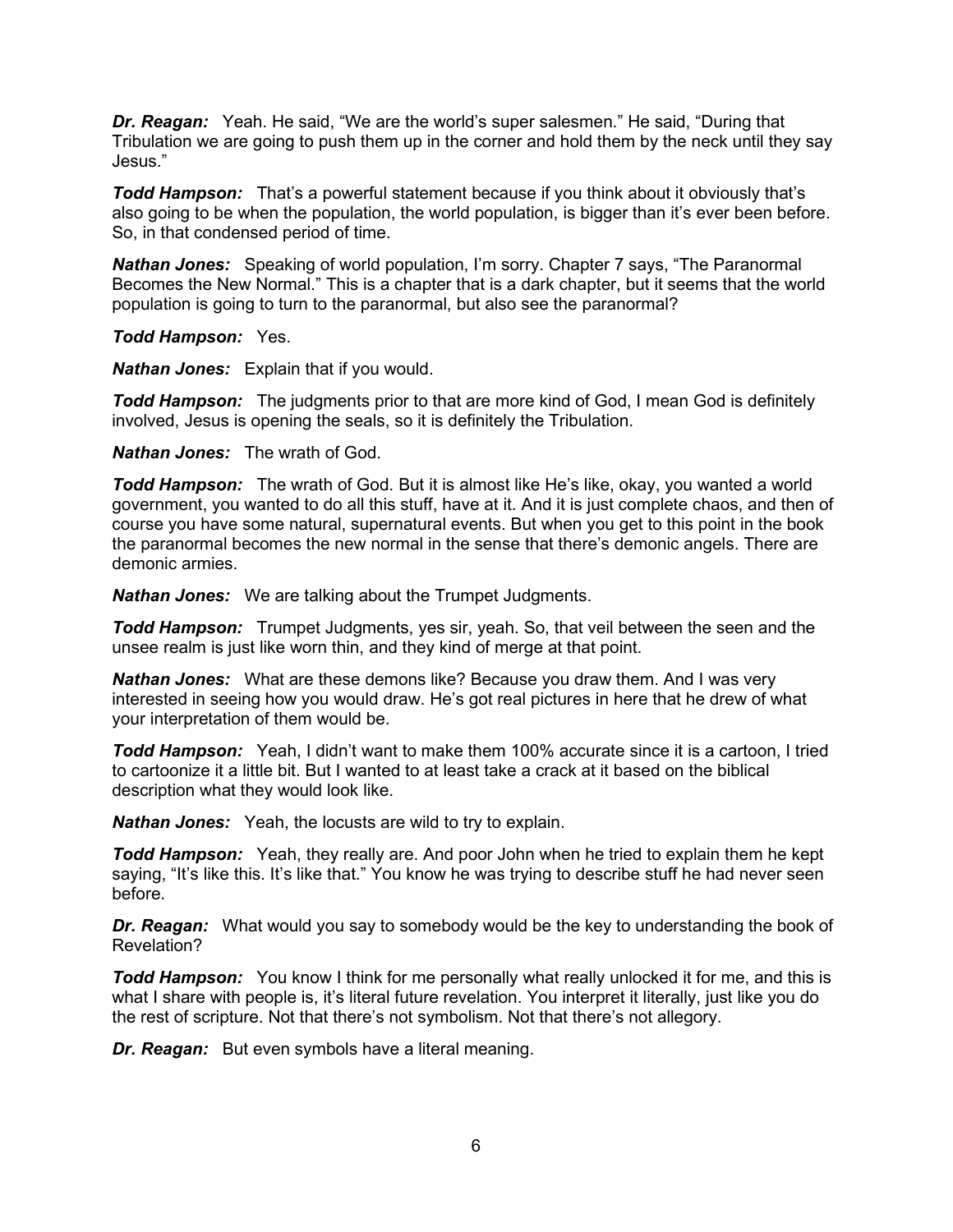*Todd Hampson:* Exactly. And the 404 verses of Revelation have over 800 direct references to the Old Testament and that's where you find the meaning to the symbols. So, it automatically makes you understand the Old Testament better.

*Dr. Reagan:* Which points to another key to understanding the book of Revelation. I would agree that taking a plan sense approach. The plain sense makes sense don't look for any other sense. But I would also say that another key is reading the Old Testament, knowing the Old Testament.

*Todd Hampson:* Absolutely.

*Dr. Reagan:* Because with the Old Testament you can understand this.

*Todd Hampson:* It breaks my heart. There have been a few movements recently kind of in my generation of churches that are really discounting the Old Testament.

*Dr. Reagan:* Oh, yes.

*Todd Hampson:* And it breaks my heart, because it is so rich, that's the base for everything that we do. And you cannot understand the book of Revelation if you don't understand the Old Testament, you know.

*Nathan Jones:* Well, you even taught us an art tactic, the vanishing point to explain why we need to go to the Old Testament to understand. And the vanishing point is?

*Todd Hampson:* Jesus.

*Nathan Jones:* Jesus Christ.

*Todd Hampson:* Everything points to Jesus, cover to cover. Yeah.

*Dr. Reagan:* Yeah, in fact the book of Revelation says over in Revelation 19 in verse 10 which is my favorite verse in the whole book. It says that the testimony of Jesus is the spirit of prophecy.

*Todd Hampson:* That's the crux of it right there, absolutely.

*Dr. Reagan:* And when you take your focus off Him, you're off base.

*Todd Hampson:* That's right. That's it.

*Dr. Reagan:* Well, folks, this brings us to the middle of the Tribulation, in what Todd calls the tipping point. We are going to take a brief break and when we come back we are going to ask Todd, "What in the world he means by the tipping point?"

### **Part 2**

*Nathan Jones:* Welcome back to Christ in Prophecy and our interview with Todd Hampson about his new and very clever book about how to understand the book of Revelation. Well, Todd I want to get back to your great book, *The Non-Prophet's Guide to the Book of Revelation*. And you have a chapter called, "The Tipping Point." What is the tipping point?

*Todd Hampson:* So, the tipping point is kind of the mid-Tribulation part.

*Nathan Jones:* We're how many years in then?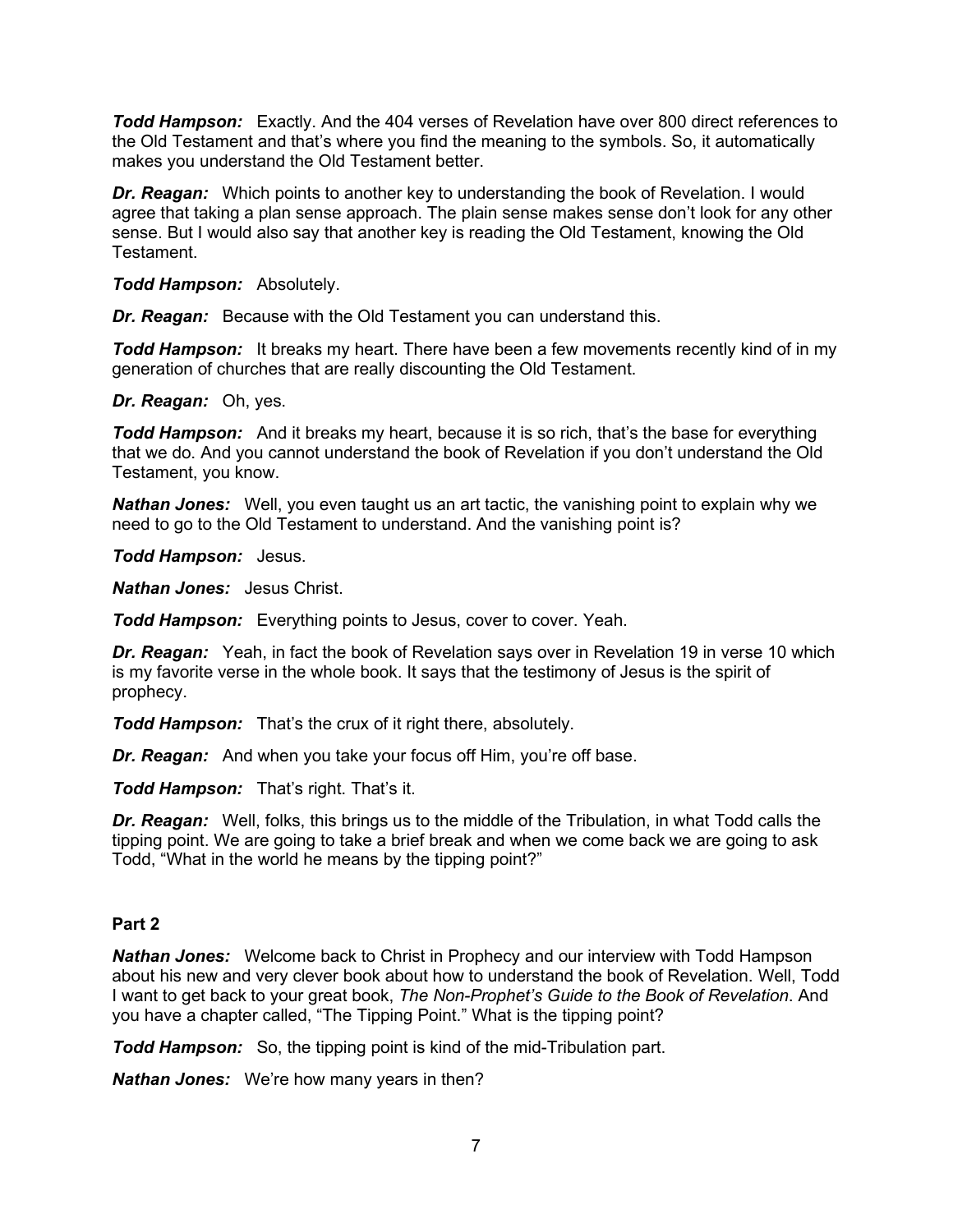*Todd Hampson:* So, you are three-and-a-half years into the seven year Tribulation, and all kinds of key things happen. Among them the Antichrist breaks his treaty with the Jewish people. So, the Tribulation starts with the signing of a seven year treaty, and he breaks it in the middle and turns on them. And you have the abomination of desolation and stuff like that. And he goes after them, as opposed to protecting them and keeping them safe, now, he turns on them and is literally trying to go after them. Trying to destroy them. So, really that's the great Tribulation, the part where he is really is going after them trying to destroy the Jewish people.

*Nathan Jones:* So, as terrible as the first half was, we are talking about the second half being worse, and focused on the Jewish people.

*Todd Hampson:* Even worse, absolutely. Yeah. And it's almost like he's tried to align and do things his way, kind of under the radar so to speak, even though all kinds of crazy stuff is going on. But now he's like alright I'm just, I'm going straight after them.

*Nathan Jones:* The mask was off.

*Todd Hampson:* The mask is off.

*Nathan Jones:* Well he is possessed by Satan by that point.

*Todd Hampson:* He's literally possessed by Satan, right. He dies or fakes dies, I'm not sure which. But has a resurrection or a faux resurrection. And then as Satan enters him, himself just like he did with Judas, and then he goes after the Jewish people.

*Dr. Reagan:* Okay, that brings us to the next question because your next chapter is titled, "The Unholy Fake Trinity." What in the world do you have in mind there?

*Todd Hampson:* Well, Satan is a master counterfeiter, he is so jealous of God he tries to counterfeit everything that He does. And we find here including the Trinity. So, you have the unholy fake trinity of Satan, or the dragon, the false prophet, and the Antichrist. So, the false prophet is kind of like the Holy Spirit. The Antichrist is kind of like the Son, Jesus. And then Satan of course is trying to mimic the Father.

*Dr. Reagan:* Nathan, we recently published a book of yours about the mighty angels of Revelation, so why don't you ask him the next question we were going to do.

*Nathan Jones:* Yeah, I mean I perk up because there are 72 groups of angels, or specific angels mentioned in the book of Revelation, so I co-wrote a book on that. And then I get to your chapter 12 here, "Three Earth Circling Angels and Seven Angry Bowls." And of course, immediately my mind perks up, I want to know all about that chapter.

*Todd Hampson:* Absolutely. Well, I'll go to the bowls first, that's the last set of judgments are the bowl judgments.

*Nathan Jones:* Okay, seven?

*Todd Hampson:* So, we've got seven seal judgments. Seven trumpet judgments. And then seven bowl judgements.

*Nathan Jones:* Okay, so, 21 altogether.

**Todd Hampson:** Twenty-one all together. And my take is that it seems logical that those seven are in the second half because it is after the mid-Trib events. But along with that you have these three earth circling angels. And I call them earth circling because it literally says they fly around the earth preaching the everlasting Gospel, and also giving kind of a proclamation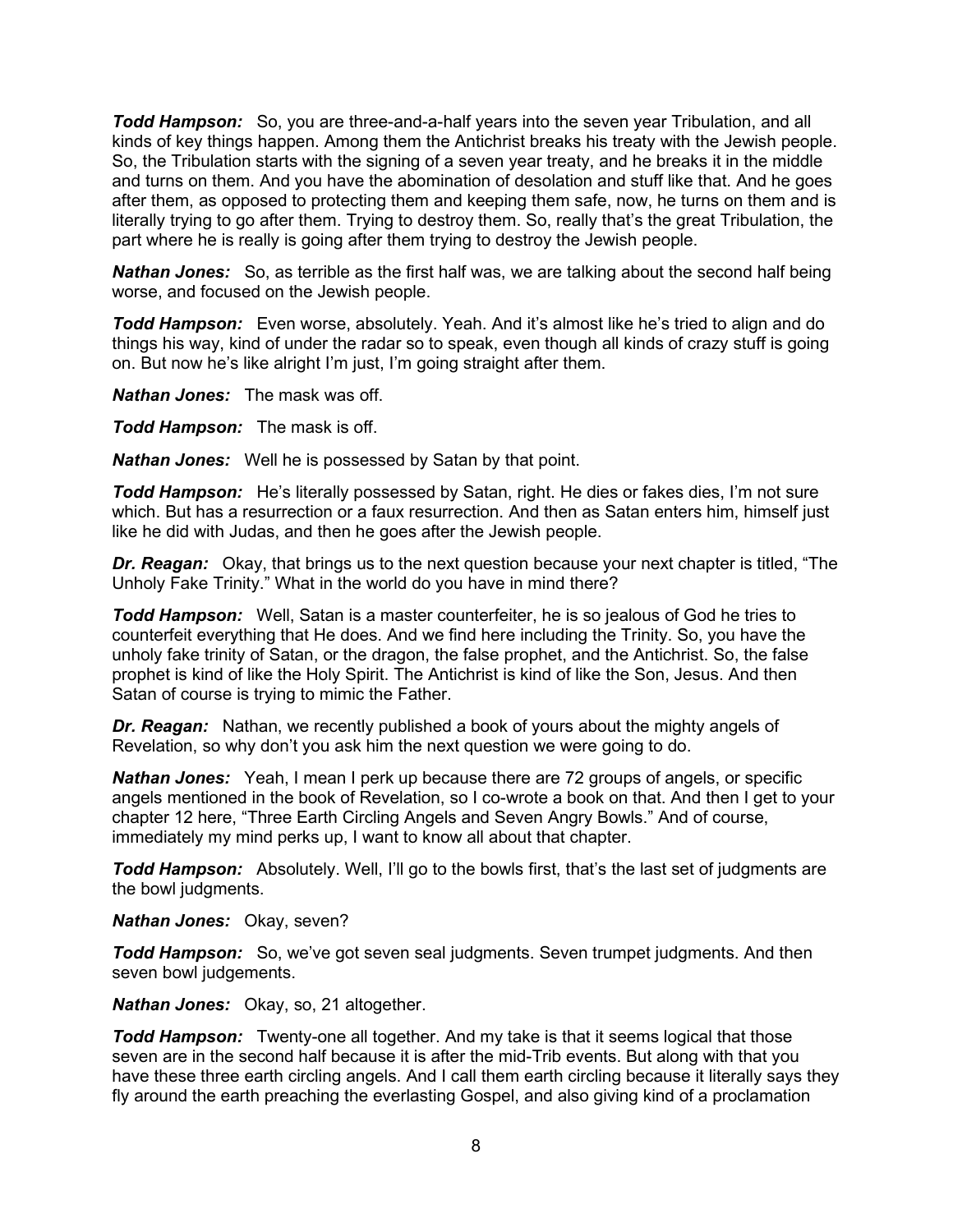that Babylon is doomed, that the beast system is about to be destroyed. And also, he gives them, one angel, gives them practical advice, "Don't take the mark of the beast. Don't join sides with the wrong side." So, to speak. So, but literally God pulls out all stops to make sure everyone has heard the Gospel even in the middle of the Tribulation and God's judgment.

**Nathan Jones:** And they cry, "Woe, woe, woe" because of the last of three judgments coming.

*Todd Hampson:* Yeah.

*Nathan Jones:* Which, yeah, they are pretty horrific. And that's why the bowls are angry?

*Todd Hampson:* Exactly, yeah, exactly.

*Dr. Reagan:* Well, your next chapter is titled, "The End of Babylon's Babbling." Did you eat some bad pizza and wake up in the middle of the night and suddenly come up with all these chapter titles?

*Todd Hampson:* Artists are strange people, man, we just come up with some funny ideas.

*Dr. Reagan:* Well, what do you mean by the end of Babylon babbling?

*Todd Hampson:* So, of course you know when people use the word babble, it stems back to Babylon when the one iteration where God spread the people out.

*Nathan Jones:* Oh, the Tower of Babel?

*Todd Hampson:* The Tower of Babel. And people confused the languages and that kind of thing. So, that is kind of where the word babble comes from. And but really when you look in scripture Babylon from the first time it shows up, whether it is Nimrod, or even Nebuchadnezzar it is evil proliferates around the world from Babylon. That Babylonian occult system has spread all throughout the world and is going to be into the end times. And basically, there are two chapters where God choose the destruction of both the religious and political Babylon.

*Nathan Jones:* Okay. Then you have "The Return of the Warrior King." I think of the Lord of the Rings movie, "The Return of the King." But you have the return of the Warrior? Is that because of copyright infringement, or are you trying to say something there?

*Todd Hampson:* Well, I was playing off of that for sure, "Return of the King." People are familiar with that term if they've seen that movie. But I wanted to put warrior in there because He shows that He has a robe dipped in blood.

*Nathan Jones:* This is Jesus.

*Todd Hampson:* This is Jesus, shows up, the sky cracks, bright heavenly light shines through the darkness.

*Nathan Jones:* There is some sign in the sky too that's never been seen before, right? It is like a day unlike any other day.

*Todd Hampson:* Absolutely. And I've read a few different, I haven't studied that in depth, but it sounds like leading up to that the world is just pitch black, the world is dark. And then I don't know if that is a cross or if it is just the heavenly light piercing through the veil as He comes through on a war horse with us following behind Him.

**Dr. Reagan:** The commentary that I wrote on the book of Revelation I titled, "Wrath and Glory" because He returns in wrath, and pours out the wrath of God upon those who have rejected the grace, mercy, and love of God, but then He begins to reign in glory.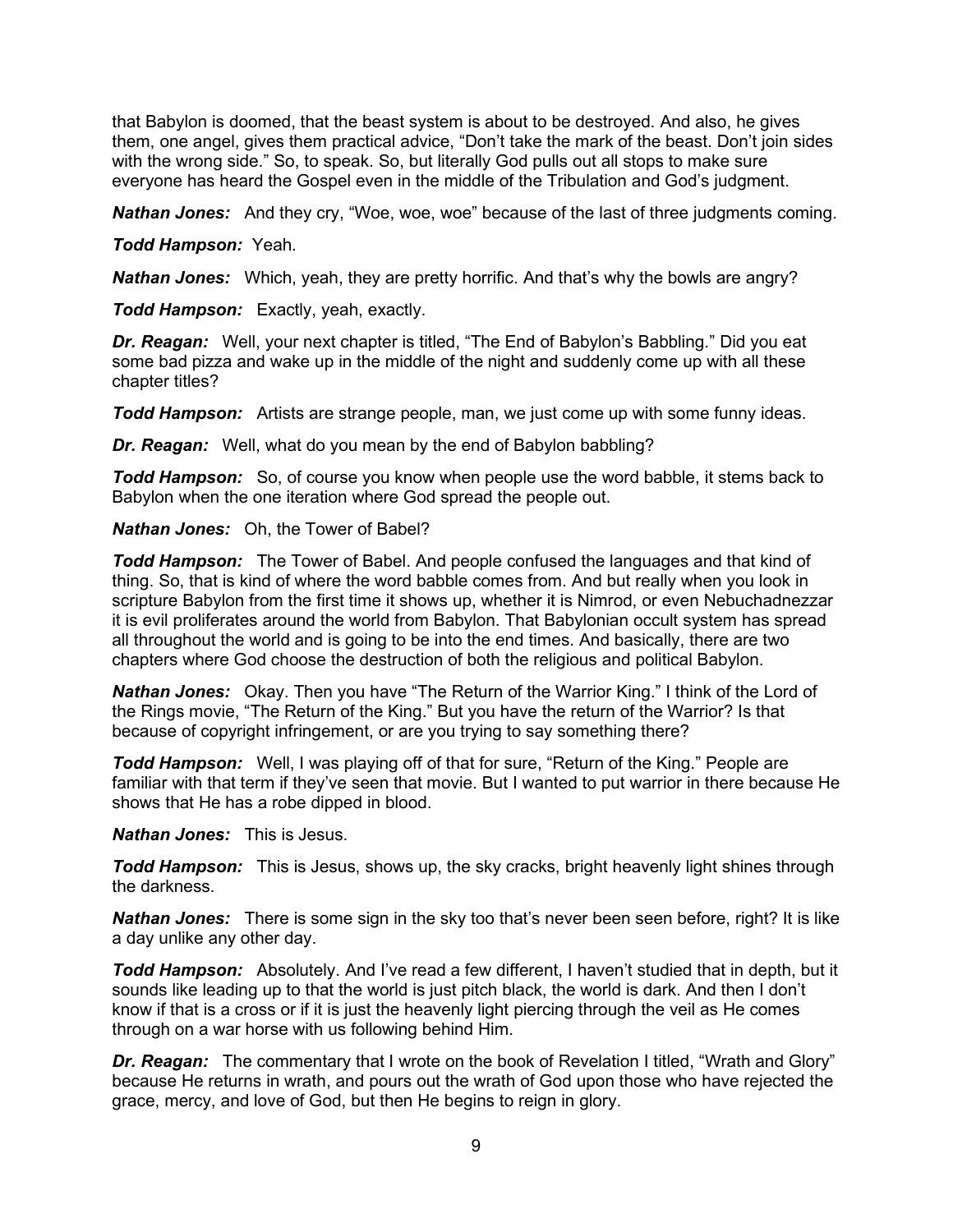*Todd Hampson:* Amen. That is a great way.

*Dr. Reagan:* I liked your chapter title.

*Todd Hampson:* Thank you, appreciate it.

*Nathan Jones:* And it is so incredible when Jesus returns, and we get to watch Him return and set up His Kingdom. And I assume then that is chapter 15, "A Literal 1,000-Year Utopia." I assume you are not an Amillennialist.

*Todd Hampson:* No, not at all. I do believe that is literal. I believe that scripture is clear just from that one chapter in Revelation it says it I think five times, a thousand years.

*Nathan Jones:* Six times in Revelation 20, yeah.

*Todd Hampson:* Six times. But also, if it is not literal you gut half of the Old Testament, the book of Isaiah and so many others. I mean it makes no sense unless it is a literal future kingdom where Christ is reigning from Jerusalem.

*Nathan Jones:* What did you learn about that kingdom? What's kind of the characteristics of it?

*Todd Hampson:* Oh, man, it's almost like Eden restored. But there will be people there, people that survived the Tribulation and were saved will enter into it, and they'll have kids. So, it will be a weird time, almost like "Lord of the Rings," where you have a combination of different types of people; us in our glorified bodies, people in their physical bodies still with a sin nature. And that plays into the final rebellion at the end when Satan is loose for a season. But also, it's going to be more like Eden in the sense that animals won't be eating each other, it will be a perfect paradise for people to live in. So, there will be no excuse not to follow God.

*Dr. Reagan:* One time I was preaching on the Millennium and talking about what a great thing it was. I really got carried away. My wife was in the audience. And I said, "Well, I'll tell you one reason I want the Lord to come back is because He is going to do away with the chiggers." A lot of people viewing don't even know what a chigger is, but down here they are little microscopic red dots that craw up your leg and chew on you and make you miserable. Well, afterwards we are driving home and my wife is very quiet, and I knew something was wrong. So, I said, "Is there something wrong?" She said, "I couldn't believe what you did when you referred to those chiggers." I said, "Well, hey." She said, "You don't know what you're taking about." I said, "What do you mean I don't know what I'm talking about?" She said, "Honey, He's not going to do away with the chiggers; He's going to make you lie down with the chiggers."

*Todd Hampson:* That's funny. But they won't bite you anymore.

**Dr. Reagan:** I said, "Well, I hope He defangs those little buggers first."

*Todd Hampson:* Yeah, exactly. They won't be the same as they are now.

*Nathan Jones:* Well, there is going to be a snake released into the Millennial Kingdom at the very end, can you tell us a little bit about how the Millennial Kingdom ends?

*Todd Hampson:* Yes, so at the very end, so the Beast and the False Prophet are going to be thrown into the Lake of Fire alive, but Satan is going to be bound for 1,000 years. And then he's released at the end of that 1,000 year period to kind of rally the earth one more time. And I believe part of it is to show that even in a perfect paradise where Satan can't be blamed for anything people still have a sin nature and will still rebel against God.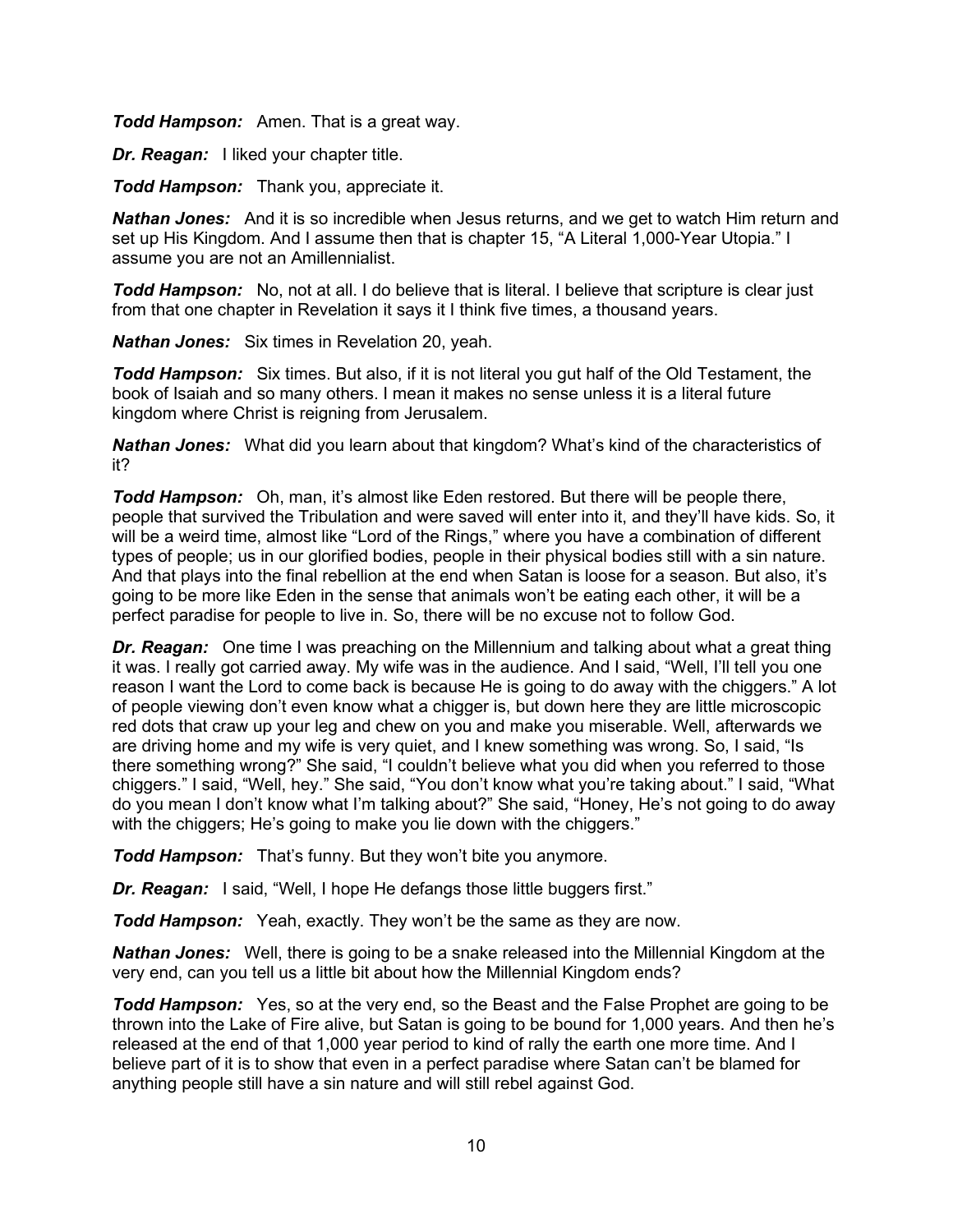*Dr. Reagan:* I think you are absolutely right. In fact, I often observe the fact that history goes in a circle. It begins with two people in a perfect environment who rebel against God, and it ends up with the whole world in a perfect environment and you have a large number of people rebel.

#### *Todd Hampson:* Wow.

*Dr. Reagan:* Because after all living in the flesh under the rule of the rod of iron. They maybe are saying, "We love you Jesus."

*Todd Hampson:* But He's not putting up with anything.

*Dr. Reagan:* But they are saying it with their teeth clenched.

*Todd Hampson:* That's right, yeah.

*Nathan Jones:* And He doesn't waste anytime defeating Satan, as time before He gave Him seven years, this is just fast, fire out of the sky.

*Todd Hampson:* Yeah. Yup, He destroys them and then He throws him into the Lake of Fire, so that is his permanent habitation.

*Nathan Jones:* Oh, praise the Lord. And that takes us up then to the "Creation Renovation" chapter 16.

*Todd Hampson:* Yes, sir.

*Dr. Reagan:* What is that all about?

*Todd Hampson:* So, even though we have during the Millennial Kingdom things are semirenovated we learn that through fire He is going to renovate everything. I don't know exactly why that is, or how it plays out, but He's completely burn out all sin I guess? All impurities?

*Dr. Reagan:* He is going to burn away all the pollution of Satan's last revolt.

*Todd Hampson:* That's right. Good call. And then He creates out of that a new heaven and a new earth, and you have the New Jerusalem. It is just stuff that our minds can't even handle. I think its interesting that we have several chapters, you know 19 or so chapters describing 7 years of history, and then 3 chapters to describe the Millennial Kingdom and Eternity.

*Nathan Jones:* And then everything we know about the Eternal State is pretty much in Revelation 21 & 22.

*Todd Hampson:* Right. Exactly.

**Dr. Reagan:** And I have this fantasy that at the end of the Millennium He's going to take all believers off and put us in the New Jerusalem, the most beautiful city the cosmos ever known. And I think from that vantage point we are going to see the greatest fireworks display in all of history as He super heats this earth.

*Todd Hampson:* That makes a lot of sense.

*Dr. Reagan:* And then when that new earth comes He is going to lower us down and Heaven is going to come to earth. Now, that's what a lot of people don't realize. We are not going to spend eternity in an ethereal world where we are disembodied spirits floating around on a cloud.

*Todd Hampson:* Who wants that?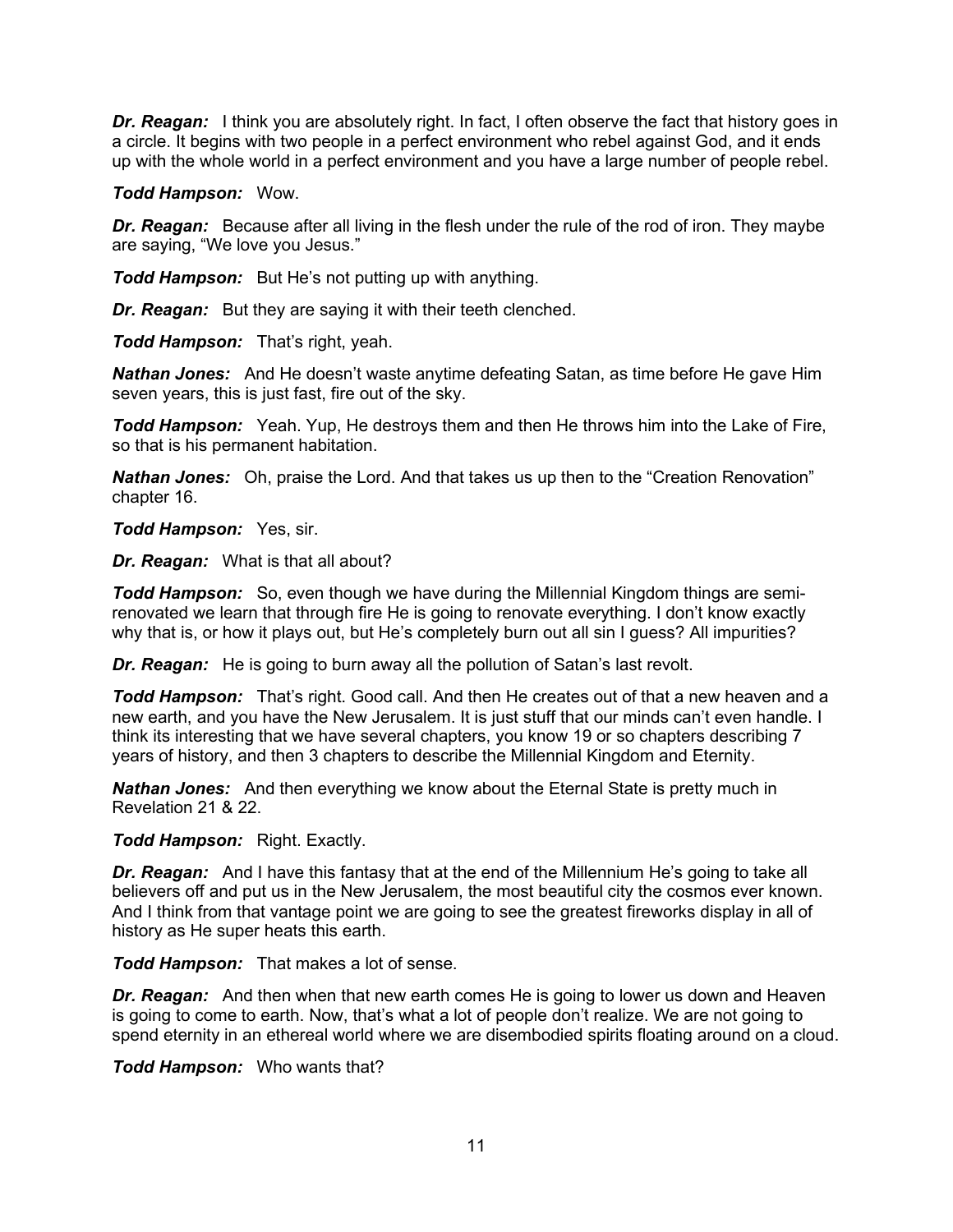*Dr. Reagan:* We will be in glorified bodies, in new bodies in a New Jerusalem on a new earth, and it says God is going to come to earth and live in our presence. So, Heaven is coming to earth.

*Todd Hampson:* Amen.

**Nathan Jones:** Preach it. And what's this New Jerusalem going to be like?

**Todd Hampson:** It's going to be amazing. I mean if He built the world in six days, and He's been building the New Jerusalem for 2,000 years now.

*Nathan Jones:* John 14.

**Todd Hampson:** Yeah, and we're going to have custom built rooms in that which kind of uses physics that we don't even know about. I mean, I think it is going to be so mind blowing we can't even wrap our heads around it. But the scripture gives us a little indication of the jewels used, and gold streets.

*Nathan Jones:* It actually has dimensions laid out, too, right?

*Todd Hampson:* Right, it has dimensions laid out that are 1,400 miles square.

*Dr. Reagan:* Yeah.

*Todd Hampson:* So, it is going to be a big place.

*Dr. Reagan:* We've got to ask you our number one question that we ask all of our experts on Bible prophecy: Do you believe we are living in the season of the Lord's return? And if so, why?

**Todd Hampson:** I absolutely do, primarily because of the super sign of Israel being a nation again and everything that has happening with them. And then on the backend of that just the convergence of everything happening now, all the biblical signs. When I first started studying the biblical signs I was almost trying to disprove them, like am I crazy for believing this stuff? Is this stuff really pointing to the Lord's soon return? And the more I studied it the more it all lines up with Scripture. Like the Gog Magog alliance right now, to me that is major. Like how could you look at what is going on in Syria, with Russia, Iran and Turkey?

*Nathan Jones:* Yeah, united like they've never been in history.

*Todd Hampson:* And even down to the details, like Russia being the protector, and all of them wanting to come steal spoils. And Israel just finding massive amounts of fuel and oil, and stuff like that.

**Dr. Reagan:** I would agree 100% with you. I think we can know the season of the Lord's return because of the signs. And I would agree that most of all the signs, individual signs, I think the re-establishment of Israel in 1948 is the key because all of end time Bible prophecy focuses on Israel. But, I also believe the greatest sign of all was the other one you mentioned.

*Todd Hampson:* Convergence, yeah.

*Dr. Reagan:* Convergence. For the first time in all of history, they've all come together.

*Todd Hampson:* Yeah.

*Dr. Reagan:* And I'm just expecting the Rapture any moment.

*Todd Hampson:* I'm ready for it. I don't think there's a problem we have that wouldn't be solved by the Rapture.